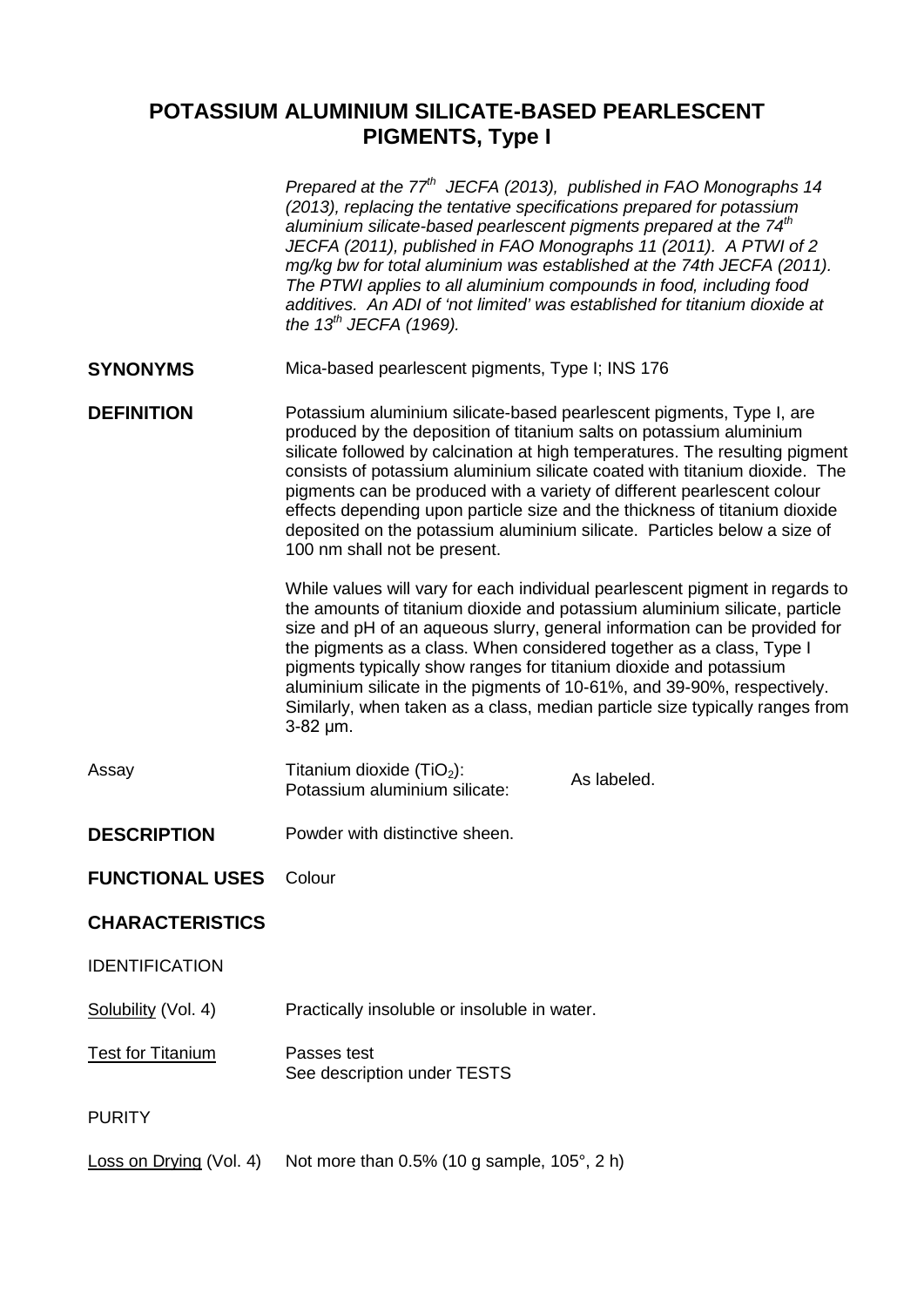| Impurities soluble in 0.5 | Antimony:                   | Not more than 3 mg/kg   |  |
|---------------------------|-----------------------------|-------------------------|--|
| M hydrochloric acid       | Arsenic:                    | Not more than 3 mg/kg   |  |
|                           | Barium:                     | Not more than 25 mg/kg  |  |
|                           | Cadmium:                    | Not more than 1 mg/kg   |  |
|                           | Chromium:                   | Not more than 100 mg/kg |  |
|                           | Copper:                     | Not more than 25 mg/kg  |  |
|                           | Lead:                       | Not more than 4 mg/kg   |  |
|                           | Mercury:                    | Not more than 1 mg/kg   |  |
|                           | Nickel:                     | Not more than 50 mg/kg  |  |
|                           | Zinc:                       | Not more than 25 mg/kg  |  |
|                           | See description under TESTS |                         |  |

## **TESTS**

IDENTIFICATION TESTS

Test for Titanium Use the test solution as shown under method of assay. Analyze titanium in the test solution by ICP-AES technique (Volume 4). Set instrument parameters as specified by the instrument manufacturer, use the analytical line for Ti (334.941 nm).

## PURITY TESTS

Impurities soluble in 0.5 M hydrochloric acid Extract 20 g of finely ground sample under reflux conditions (to prevent loss of mercury) with 100 ml of 0.5 M hydrochloric acid (spectroscopic grade) for 30 min. Let solution cool, then filter through a 0.1 μm membrane filter. Wash the filter twice with hot 0.5 M hydrochloric acid. Combine the filtrate and wash solution in a 200 ml volumetric flask and make up to volume with 0.5 M hydrochloric acid. Determine arsenic using an AAS (Hydride generation) technique; antimony, barium, chromium, copper, nickel and zinc by an ICP-AES technique; lead and cadmium using an AAS (Electrothermal atomization) technique; and mercury using an AAS (Cold vapour generation) technique. See "Metallic impurities" in the Combined Compendium of Food Additive Specifications (Volume 4).

**METHOD OF ASSAY** Determination of percent titanium and aluminium: Weigh about 0.5 g of the sample to the nearest 0.1 mg, in a platinum or nickel crucible, add 5 g potassium hydroxide and 2 g boric acid, mix and melt completely using a torch burner (alkali fusion) and allow to stand at room temperature. Place the reaction product along with crucible in a 250-ml PTFE beaker, add 150 ml hot deionized water and dissolve residue by agitation. Wash the crucible with a small amount of hot water and add the washings to the beaker. Add 50 ml hydrochloric acid and transfer the contents into a 250 ml volumetric flask. Wash the beaker three times with hot water, transfer the washings to the volumetric flask and make up to volume (Solution A). Prepare the test solution by diluting Solution A with 2% hydrochloric acid solution to get the solution within the linear dynamic range of the analyzer. Analyze titanium and aluminium in the test solution using ICP-AES (Vol. 4). Set instrument parameters as specified by the instrument manufacturer and use the analytical lines for titanium (334.941 nm), and aluminium (396.152 nm). Determine the concentration (as µg/ml) of titanium and aluminium from the respective standard curves. Calculate the percentage of titanium dioxide and potassium aluminium silicate using the formulas below: